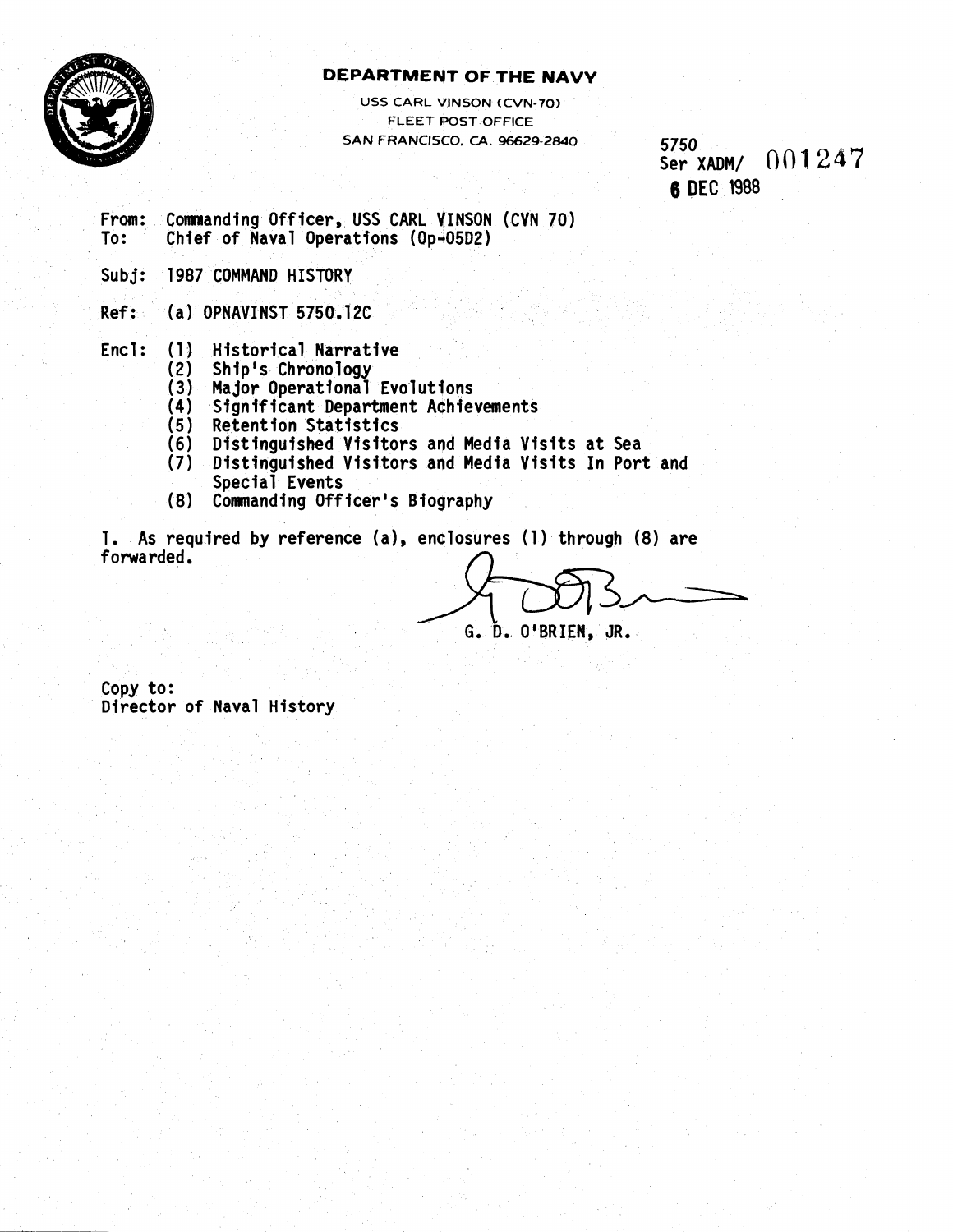#### **HISTORIKAL NARRATIVE**

USS CARL VINSON started the year underway in the Indian Ocean heading for Singapore and closed the year at Pier 3, Naval Air Station, Alameda, California.

The first port visit of the year came on 5 January when CARL VINSON dropped anchor in Singapore. Numbers of distinguished visitors and citizens visited the ship during the five-day stay.

The officers and men of USS CARL VINSON had a most challenging and professionally satisfying year during 1987. The ship and embarked air wing en joyed outstanding readiness while deployed and participated in real -world operations and exercises in the Sea of Japan, South China Sea, Indian Ocean and the Bering Sea. The highlight of the cruise ocurred during the transit to Alameda and began with the first winker operations in the Bering Sea by an aircraft carrier since World War 11. The ship conducted flight operations every day in a three week operating period in the Northern Pacific and Bering Sea. The January weather included regular snow showers, high winds and seas, air temperatures from 200F to 360F and sea water temperatures between 300F and 340F. To fight the continuing ice and driving snow, Engineering Department rigged steam hoses and lances to keep the flight deck ready for flight operations, however the most effective means of clearing snow and ice from the flight deck was the jet exhaust from our A-6 aircraft on deck. The final leg of the transit to Alameda was reserved for the annual Operational Reactor Safeguard Exam (ORSE). CARL VINSON received a grade of Excel lent, the highest grade ever received by an aircraft carrier.

Carrier Air Wing FIFTEEN, made up of nine squadrons, embarked on board USS CARL VINSON from January to 5 February, 1987. They were Fighter Squadrons CARL VINSON from January to 5 February, 1987. They were Fighter Squadr<br>(VF) 51 and 111; Light Attack Squadrons (VA) 27 and 97; Medium Attack Ssuadron (VA) 52; Air Anti-Submarine Squadron (VS) 29; Air Antisubmarine He1 icopter Squadron (HS) 4; Tactical Electronic Warfare Squadron (VAQ) 134; and Carrier Airborne Early Warning Squadron (VAW) 114. Also embarked was one C-2 Carrier Onboard Del ivery (COD) aircraft from Fleet Logistics Support Squadron (VRC) 50 and one EA-3 aircraft from Fleet Air Reconnaissance Squadron (VQ) 1. Aircraft embarked aboard CARL VINSON use tail code NL (Carrier Air Wing FIFTEEN).

On 23 March, the ship got underway using tugs, emergency diesel generators and the auxiliary boiler and proceeded to general anchorage 9, south of Hunter's Point Naval Shipyard in San Francisco Bay. On the morning of 24 March, the CARL VINSON entered drydock facilities at Hunter's Point and began Hunter's Point Naval Shipyard in San Francisco Bay. On the morning o<br>March, the CARL VINSON entered drydock facilities at Hunter's Point a<br>its drydock selected restricted availability (DSRA), the Engineering<br>Persutment sev Department saw all 4 screws and the number 2 tailshaft removed and repaired, major repairs were accomplished throughout the propulsion spaces, a new ventilation system was added to the shaft alleys, and an ablative paint system was applied to all the underwater partions of the hull. Engineering Department also overhauled a record 730 valves in the COMNAVAIRPAC valve barge. The ship was refloated on 2 July, undocked on 3 July and returned to Pier 3, Nas Alameda under tugboat power.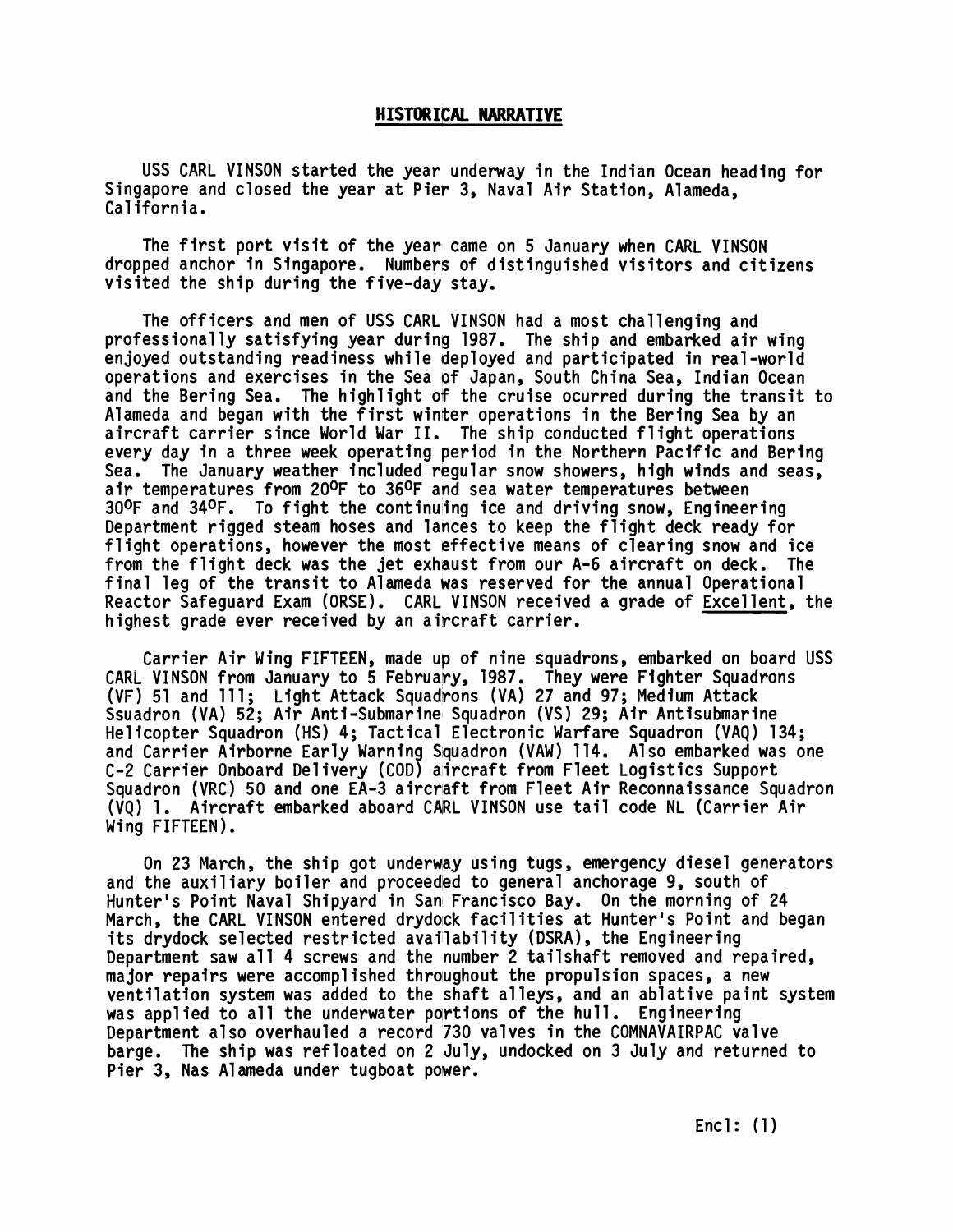**In early July, Admiral Kinnard McKee, Director, Division of Naval Reactors, visited CARL VINSON. During the tour of Reactor and Engineering Department spaces, Admiral McKee described the main machinery spaces as the best he had observed in any nuclear powered carrier.** 

**The highly successful DSRA culminated in sea trials on 26 August. CARL VINSON achieved full power on its first attempt.** 

**A COMNAVAIRPAC Type Command 3-M inspection was completed on 17 September. The ship received a grade of 88.7, the most successful in the ship's history. The Engineering Department achieved an overall grade of 91.9 percent.** 

**A highly impressive Refresher Tral'ning REFTRA was conducted from 19-30 October. A noteworthy achievement was the successful setting of material condition "YOKEn throughout the ship on the second day of REFTRA. Final grades for the damage control lockers averaged 93.4 and earned a qualitative grade of "EXCELLENT.** 

**The year came to an end with a December underway operation for carrier qua1 if ications.** 

Captain George D. O'Brien, Jr., served as Commanding Officer, USS CARL **VINSON. Captain Robert C. Williamson, Jr. USN, served as Executive Officer and was re1 ieved on 24 December, 1987 by Captain J. 0. El 1 is, Jr.**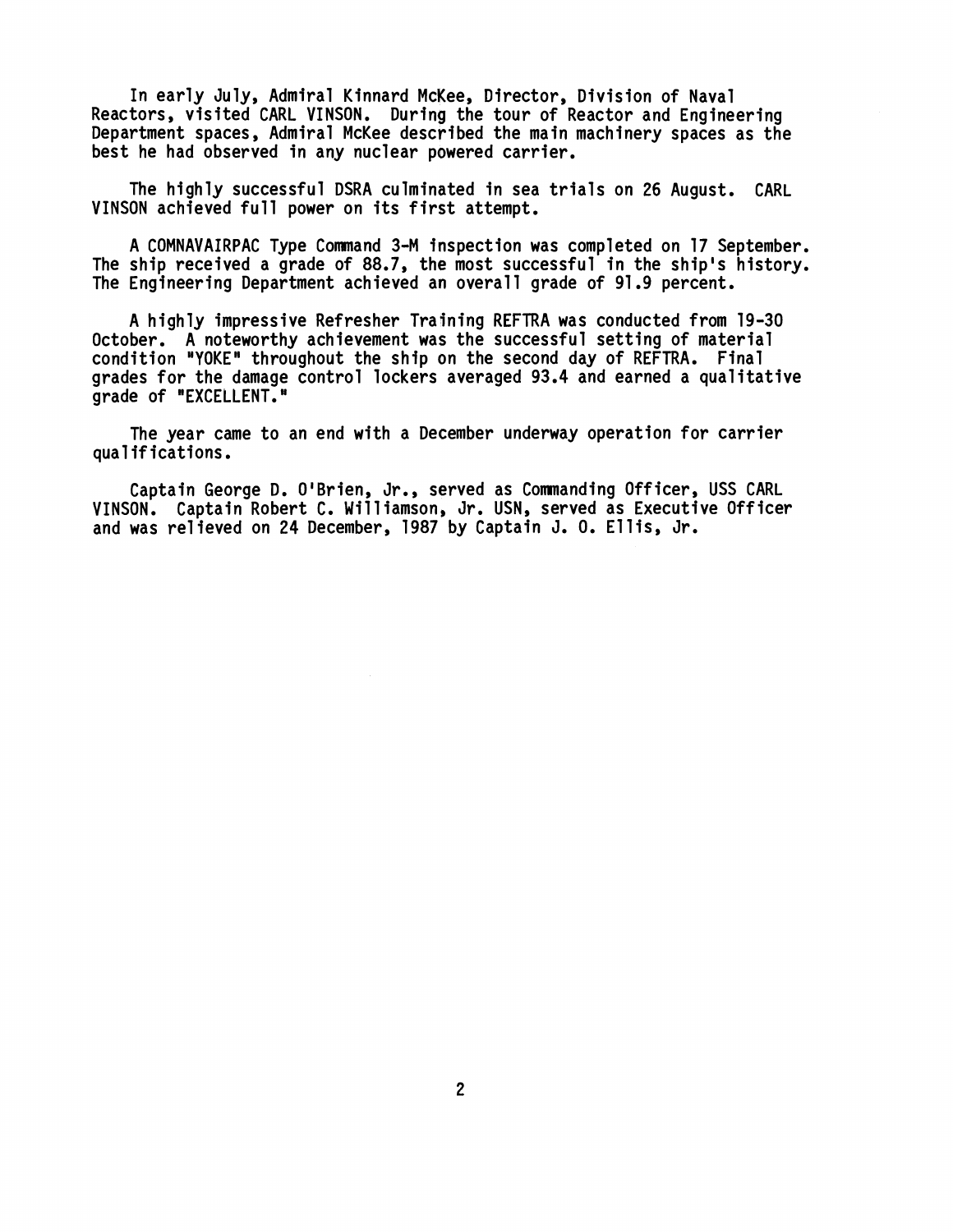<u>DATE</u><br>- DATE EVENTS<br>- DATE EVENTS<br>- UNDERVI UNDERWAY, INDIAN OCEAN 02JAN87 WOG DAY 05JAN - 10JAN87 IN PORT SINGAPORE  $11 - 16$ JAN87 NUCLEAR TECHNICAL PROFICIENCY INSPECTION (NTPI ) **13JAN87** CVW-15 BOMBING, SCARBOROUGH SHOALS, REPUBLIC OF THE PHILIPPINES **16JAN87** CVW-15 BOMBING, TORI SHIMA, JAPAN 20JAN - 31JAN87 NORPAC OPS/BERI NG SEA 24JAN - 28JAN87 KERNAL POTLATCH 87-1 SAFE HAVEN TAC D&E **25JAN87** 28JAN - 05FEB87 TRANSITEX 87-9 **05FEB87** HOMECOMING - MOOR ALAMEDA O6FEB - O8MAR87 POST OVERSEAS NOVEMENT LEAVE PERIOD 16MAR - 18MAR87 TIGER CRUISE 24MAR - 24AUG87 DSRA, HUNTERS POINT, CA 30MAY87 RIBBON CUTTING FOR CARL VINSON OMBUDSMAN ROOM, NAS ALAMEDA, CA 18-19AUG87 FAST CRUISE, PIER 3, NAS ALAMEDA. CA **24AUG87** READY FOR SEA + ALAMEDA 26AUG - 31AUG87 INDEPENDENT STEAMING EXERCISE ( ISE-1) , CVW-15 CQ 18SEP - 24SEP87 INDEPENDENT STEAMING EXERCISE (ISE-2), CVW-15 CQ 24SEP - 28SEP87 PORT VISIT SAN DIEGO U.S. CONSTITUTIONAL ANNIVERSARY CELEBRATION - SAN DIEGO 26SEP87 28SEP - 29SEP87 TIGER CRUISE **28SEP87** CVW-15 CHANGE OF COMMAND 020CT - 100CT87 FLEET REPLACEMENT SQUADRON (FRS) CARRIER QUALIFICATIONS (CQ) **100CT87** FLEET WEEK PARADE OF SHIPS, SAN FRANCISCO, CA 160CT - 04N0V87 CVW-15 CQ, AIR OPS 190CT - 300CT87 REFRESHER TRAINING (REFTRA) 240CT87 ANCHOR CORONADO **10N0V87** DEPENDENTS DAY CRUISE COMMANDER, CARRIER GROUP THREE, (CCG-3) CHANGE OF COMMAND 04DEC87 07DEC - 17DEC87 FRS CQ COMBAT SYSTEMS SHIP 'S QUALIFICATION TRIALS (CSSQT) 15DEC - 17DEC87 **17DEC87** RESCUE OF SIX SURVIVING CREWMEN FROM U.S. REGISTERED FISHING BOAT EXPLORADOR OFF CATALINA ISLAND, CA **24DEC87** CAPTAIN J. 0. ELLIS RELIEVED CAPT R. C. WILLIAMSON AS EXECUTIVE OFFICER.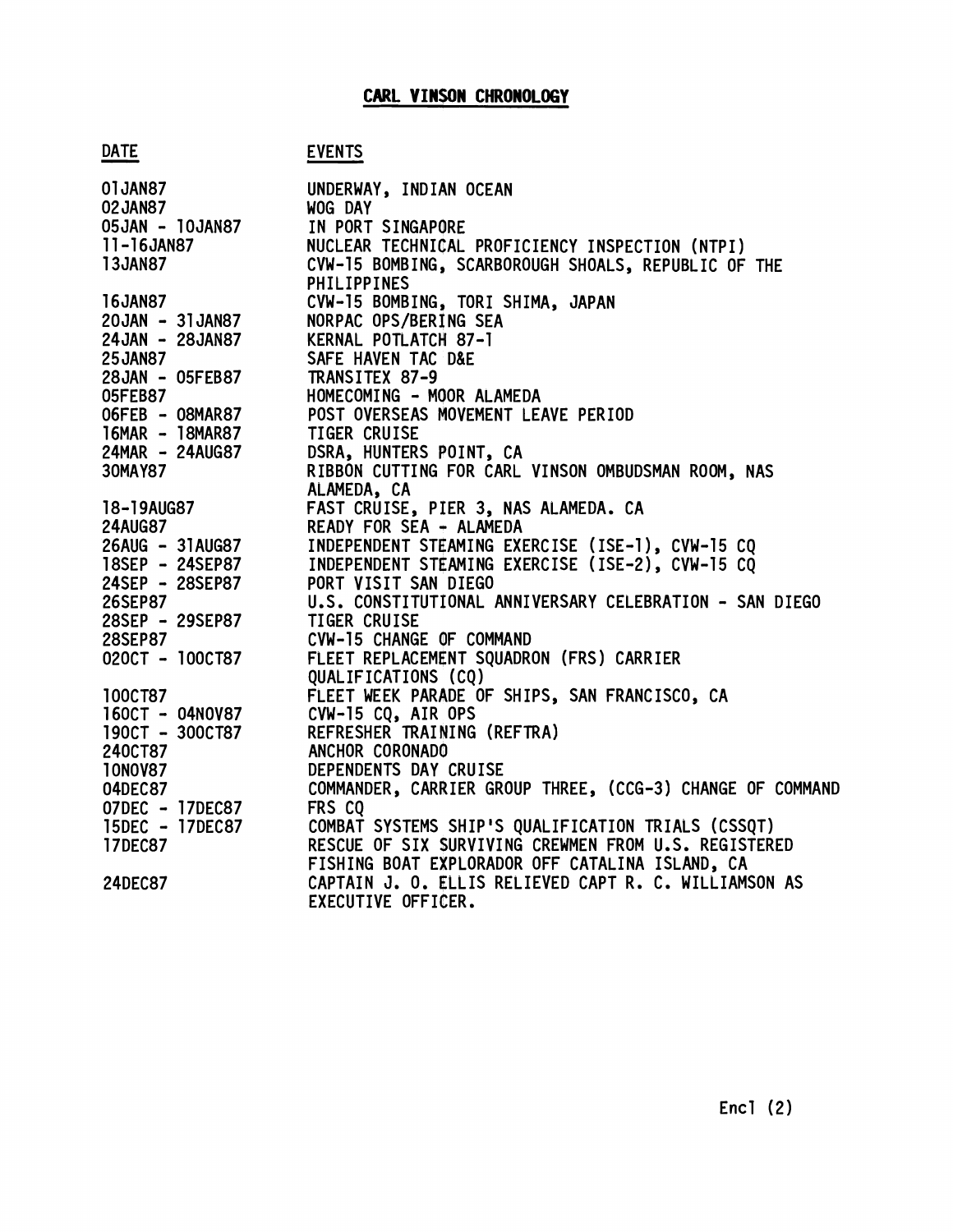## **1987 MAJOR OPERATIONAL EV04UTIONS (UNDERWAY REPLENISHMENTS)**

| <b>28 AUG</b> | UNREP WITH USNS KAWISHIWI (TAO-146) (1,000,000 GALS JP-5)      |
|---------------|----------------------------------------------------------------|
| 21 SEP        | UNREP WITH USS MOUNT HOOD (AE-29) (1,265 LIFTS OF AMMUNITION   |
|               | IN SIX HOURS)                                                  |
| <b>23 SEP</b> | UNREP WITH USNS KAWISHIWI (TAO-146) (750,000 GALS JP-5)        |
| <b>09 OCT</b> | UNREP WITH USS WADDELL (DDG-24) (90,000 GALS JP-5 DELIVERED)   |
| $2T$ OCT      | UNREP WITH USNS KAWISHIWI (TAO-146) (500,000 GALS JP-5)        |
| 28 OCT        | UNREP WITH USNS KAWISHIWI (TAO-146) FTG OBSERVER ONBOARD FOR:  |
|               | (Z-28-S - MODIFIED HOUSEFALL TOKEN LIFT: HEAVY LIFT) (Z-29-S - |
|               | 650,000 GALS JP-5)                                             |
| 29 OCT        | UNREP WITH USS MCCORMICK (DDG-8) (SINGLE PROBE TOKEN HOOK-UP - |
|               | COMPEX)                                                        |
| 03 NOV        | UNREP WITH USNS KAWISHIWI (TAO-146) (700,000 GALS JP-5)        |
| 07 DEC        | UNREP WITH USS MAUNA KEA (AE-22) (300 LIFTS OF AMMO)           |
| <b>TO DEC</b> | UNREP WITH USNS KAWISHIWI (TAO-146) (500,000 GALS JP-5)        |
| <b>T3 DEC</b> | UNREP WITH USS BRADLEY (FF-1041) (SINGLE PROBE TOKEN HOOK-UP - |
|               | COMPEX)                                                        |

 $\sim$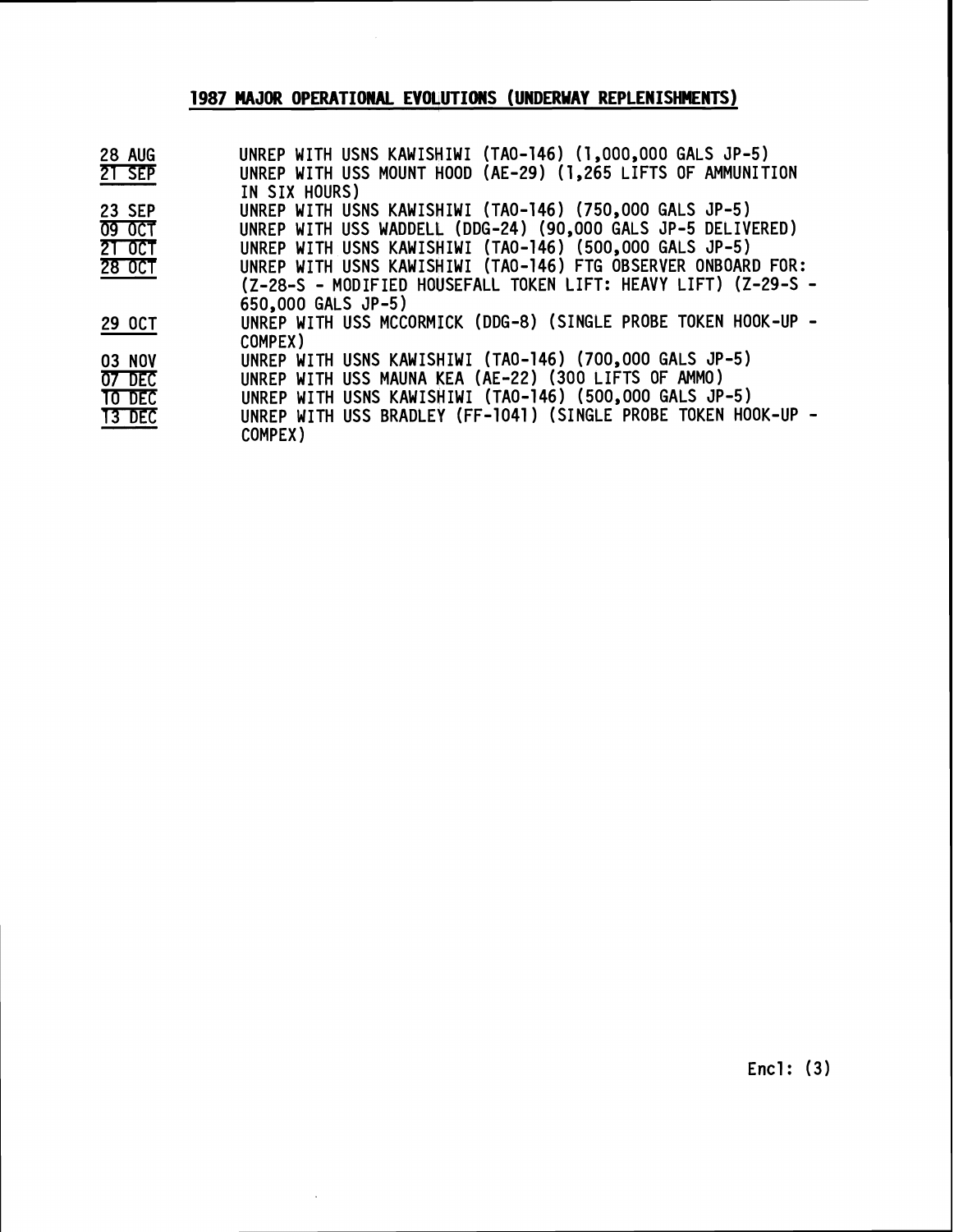# 1987 SIGNIFICANT DEPARTMENT ACHIEVEMENTS

**Supply Department.** The Supply Department began 1987 with an at sea turnover of material during a major underway replenishment (UNREP) in the vicinity of the Republic of the Philippines. This was in place of the standard stop in Subic Bay to offload and resupply prior to outchopping from SEVENTH Fleet operating area. Following this evolution, Supply Department was faced with providing support during a winter transit of NORPAC and a major exercise, KERNEL POTLATCH. There was scant COD support from the beach. Immediately on the ship's return to Alameda, a major reconciliation of depot-level repairables (DLRs) began with the assistance of COMNAVAIRPAC personnel. This in-depth reconci 1 iation lasted through July, and involved the inventorying of more than 9,000 DLR 1 ine items. During the DSRA, several areas of the department had major rehabilitation projects; Food Service sculleries were overhauled, two major berthing areas (S-6 and S-8) had new modular berthing instal led, and significant repair work was accomplished in both the forward and aft crew galleys. In addition, a number of S-8 Division's storerooms were offloaded and restowed. Summer also saw the reporting of the ship's first Supply Department principal assistant, the Readiness Officer. This billet, along with the other principal assistant billet, the Services Officer, was added to provide improved control and accountability within the department. In October the department received its Advance Supply UTTICER, WAS added to provide improved control and accountability withit<br>the department. In October the department received its Advance Supply<br>Management Assist Training (ASMAT) visit from COMNAVAIRPAC, taking the<br>neculie results of this assist visit as the basis for areas to work on in preparation for the Supply Management Inspection (SMI) in December.

Encl: (4)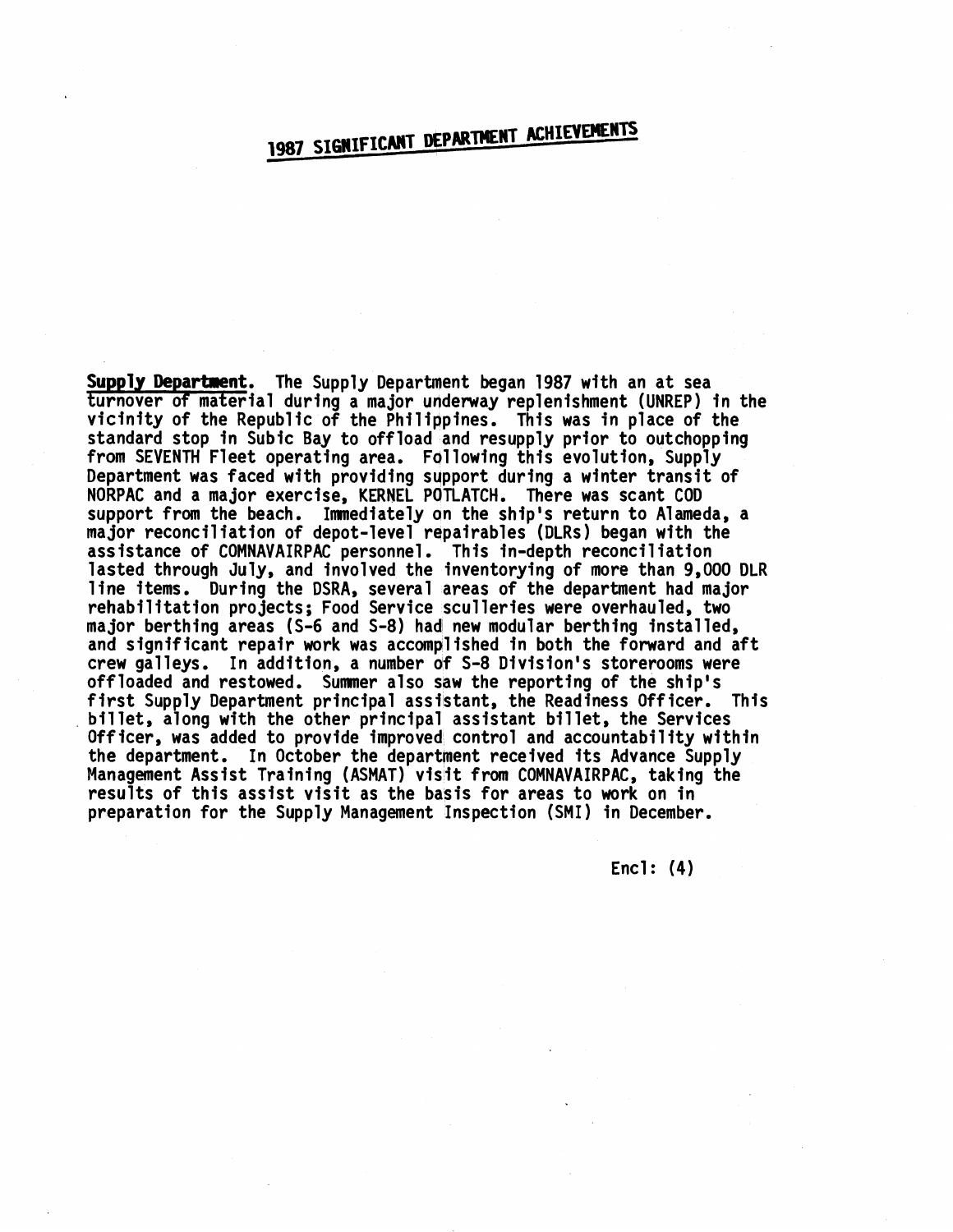The department was deeply involved in REFTRA during the fall, from ensuring necessary parts were aboard, to providing meals around the many hours of drills, to filling many billets throughout the General Quarters/damage control organization, to being a major player in the ship's successful passing of the "YOKE" closure check the second day of REFTRA. In December, the department underwent its Supply Management Inspection (SMI) and passed with an overall grade of GOOD. Numerous areas and individuals received commendatory comments in the final report issued by the inspection team.

**Deck Department.** Deck Department passed its portion of the Nuclear Technical Proficiency inspection (NTPI) in January with a grade of OUTSTANDING. Completing DSRA 1987 in August, Deck had all equipment ready for inspection for the Training and Readiness Evaluation inspection (TRE) , their first inspect ion before workups. The department received a grade of OUTSTANDING, with no discrepancies. CARL VINSON began REFTRA on 30 October, where Deck Department scored an outstanding 97 percent for all deck evolutions. The competitive exercise average for the year was<br>99.6, the highest competitive exercise average aboard CARL VINSON. exercise average and individuals received commendatory comments is Supply Management Inspection (SMI) and passed with an overall grade of GOOD. Numerous areas and individuals received commendatory comments in the final rep

with notable  $\bar{a}$  ccomplishments. These included 26,258 moves on the flight deck with only four reportable crunches, bringing V-1 (Flight Deck) Division's crunch rate to .0001523 for 1987. V-2 Division (Catapults and Arresting Gear) had 6,586 catapult launches and 6,447 arrested landings in 1987, bringing the ship's total arrested landings to 62,749 at the end of 1987. V-3 (Hangar Bays) Division made 1,292 aircraft moves, with one reportable mishap and no personnel inljuries in 1987. V-4 Division (Fuels) received over 6,286,525 million gallons of JP-5 aircraft fuel from tankers and pumped over 5,680,242 million gallons into aircraft.

Communications Department. The Naval Modular Automated Communications Subsystem V5 (NAVMACS V51 was installed during DSRA 1987. It replaced the Message Processing and Distribution System (MPDS) . The NAVMACS V5 system automates message processing and preparation functions. It operates with a mix of circuits to interface broadcast (fleet operates with a mix of circuits to interface broadcast (fleet<br>multi-channel, single-channel or local area), full period termination nulti-channel, single-channel or local area), full period termination<br>(online or offline), ship/shore netted circuits, and the Common User (online or offline), ship/shore netted circuits, and the Common User<br>Digital Information Exchange System (CUDIXS) via a satellite link. It has the capability of managing one Information Exchange System (IXS) link, a maximum of nine flexible circuits, and a paper tape input simultaneously. Training throughout the year continued on a regular basis, resulting in successful completion of REFTRA with an adjective grade of OUTSTANDING. Communications a1 so completed the Advanced Training Assessment with a grade of OUTSTANDING, and the Command Inspection resulted in their training program being evaluated as overall EXCELLENT. Commendatory correspondence was received from from Commander Naval Telecmun ications Command (COMNAVTELCOM) and Naval Communications Area Master Station Western Pacific (NAVCAMS WESTPAC GQ) for outstanding maintenance of High Frequency (HF) termination.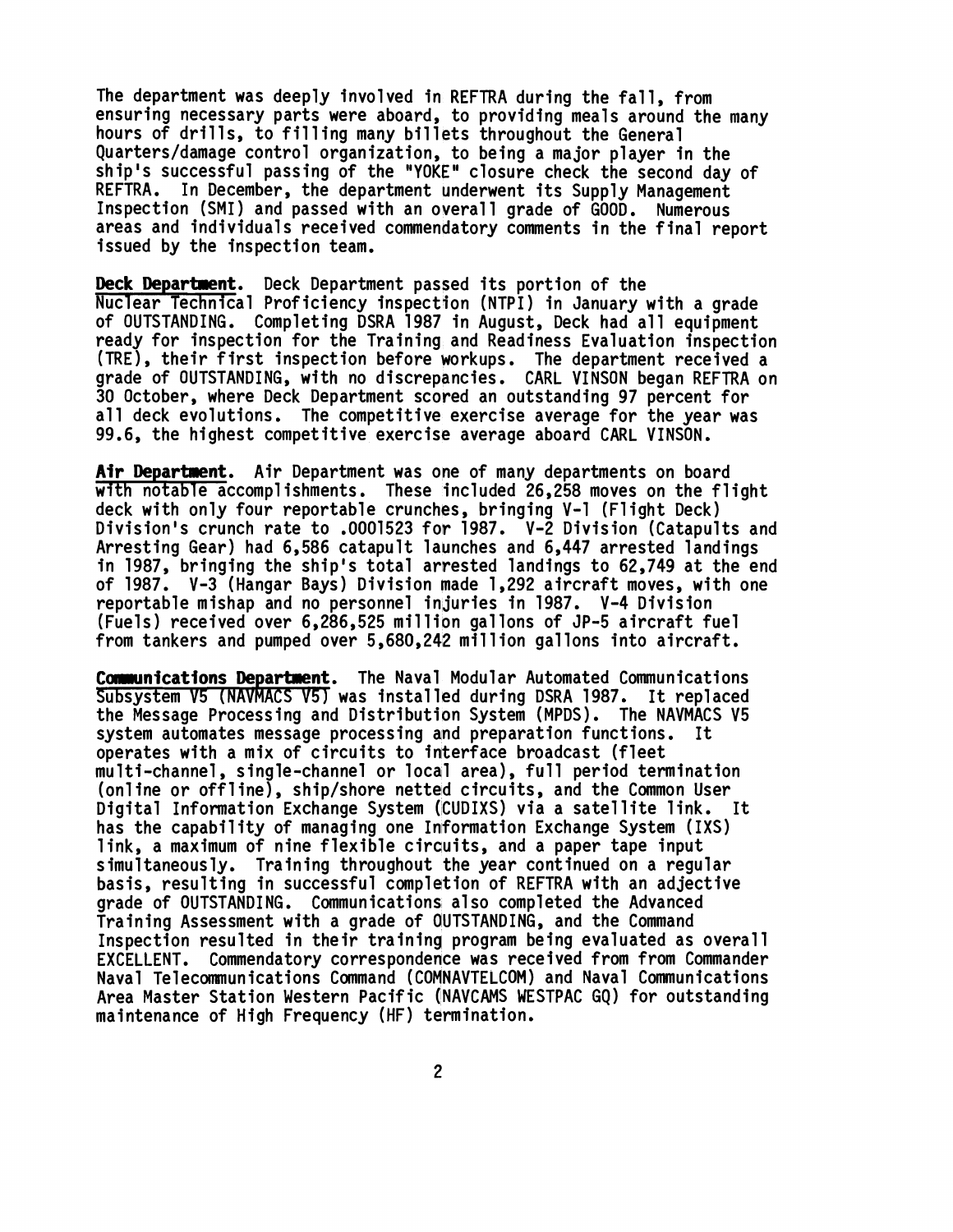#### MESSAGE VOLUME FOR 1987

| <b>MONTH</b> | TOTAL SENT | TOTAL RECEIVED | <b>TOTAL</b> |
|--------------|------------|----------------|--------------|
| January      | 5,765      | 23,738         | 29,503       |
| February     | 1,227      | 9,697          | 10,924       |
| March        | 639        | 6,772          | 7,411        |
| April        | 517        | 4,801          | 5,318        |
| May          | 403        | 4,680          | 5,083        |
| June         | 499        | 5,158          | 5,657        |
| July         | 1,032      | 6,479          | 7,511        |
| August       | 1,509      | 9,942          | 11,451       |
| September    | 3,704      | 16,582         | 20,286       |
| October      | 1,705      | 9,398          | 11,103       |
| November     | 1,614      | 10,839         | 12,453       |
| December     | 2,005      | 8,959          | 10,964       |
| <b>TOTAL</b> | 20,619     | 117,045        | 137,664      |

**Dental Departnent.** Dental Department continued to work toward 100 percent dental readiness of the crew. At year's end, the readiness figure was 92 percent. In June, Lieutenants percent. In June, Lieutenants , , , , , , , and , , and , replacing Lieutenants , , , , , and , reported on board, replacing Lieutenants , and . The following month, July, Commander as Department Head. During REFTRA, all Battle Dressing Stations manned by Dental Department personnel received grades of OUTSTANDING. By the end of 1987 the Dental Department accomplished the following procedures:

| Diagnostic                     | 22,181 |
|--------------------------------|--------|
| Preventive                     | 16,608 |
| Restorative                    | 12,435 |
| Endodontics                    | 524    |
| Periodontics                   | 8,952  |
| Prosthodontics, Removable      | 130    |
| Prosthodontics, Fixed          | 193    |
| Oral and Maxillofacial Surgery | 3,249  |
| Adjunctive General Services    | 26,776 |
| Orthodontics                   | 13     |
| Laboratory                     | 2,461  |
| TOTAL 1987 PROCEDURES          | 93,522 |
| TOTAL PATIENTS SITTINGS        | 22,872 |

**Medical Department.** 1987 was ushered in with the completion of WESTPAC <sup>1</sup>86. Arriving back in Alameda in February, Medical Department participated in the Drydock Selected Restricted Availability (DSRA), retiling and repainting all medical spaces as well as replacing all terrazzo flooring in the heads and treatment room. CARL VINSON completed SRA in August, and began sea trials and work ups.

 $\mathbf{3}$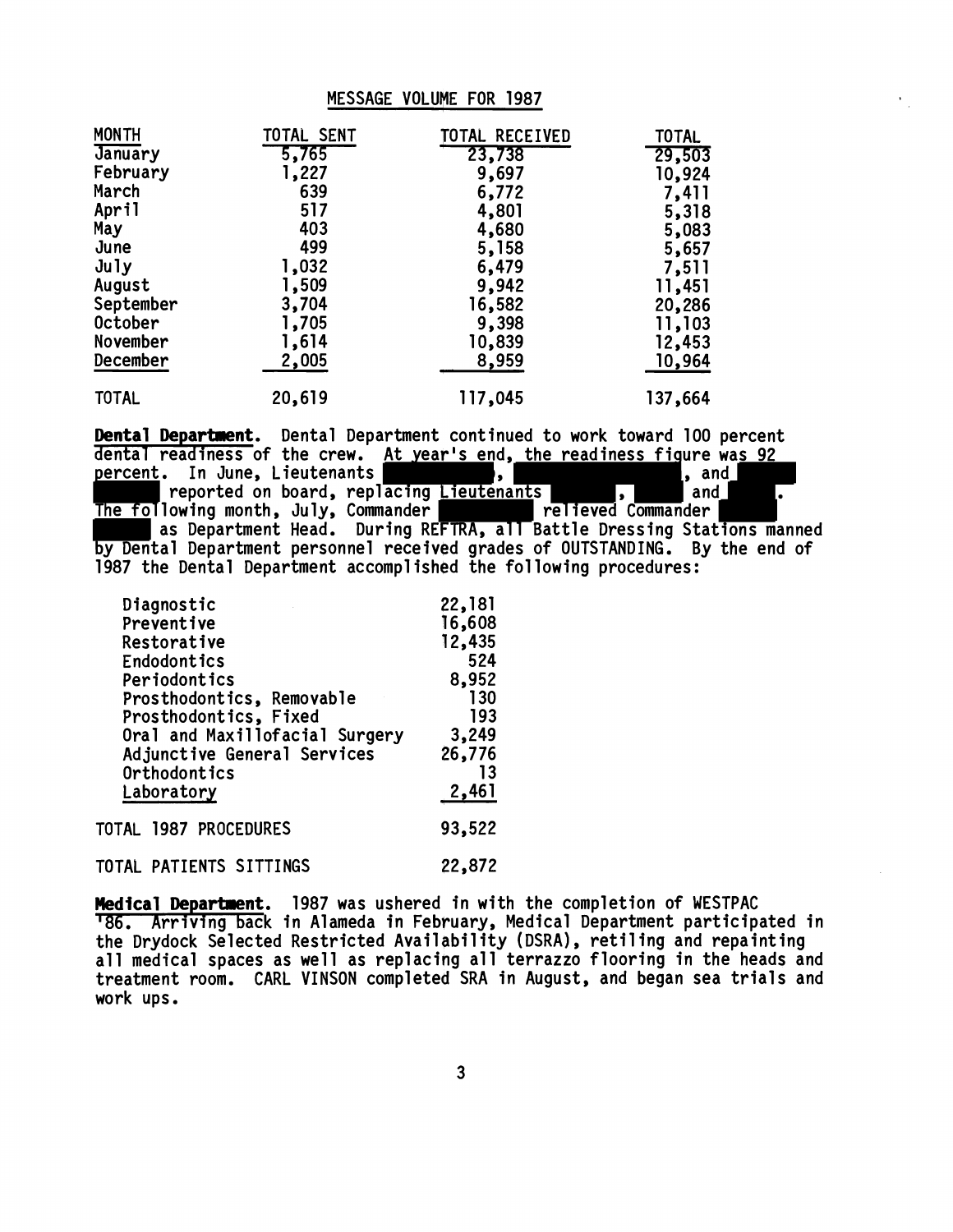The major objective of the department was to provide quality medical care to all ship's company, embarked air wing, flag staff, and ships operating with Battle Group CHARLIE. The department also served as preceptor to independent duty hospital corpsman assigned to ships in the battle group and provided on-site medical evaluation of the ship's medical departments. During 1987 work ups, the Medical Department participated in the following graded evolutions with the following results,

| COMNAVAIRPAC 3M Inspection      | OUTSTANDING      |
|---------------------------------|------------------|
| Refresher Training              | <b>EXCELLENT</b> |
| Internal Radiation Health Audit | ABOVE AVERAGE    |

The following are average monthly morbidity statistics for 1987.

| Outpatient Visits           | 1,694 |
|-----------------------------|-------|
| Physical Exams              | 134   |
| X-Rays                      | 430   |
| ElectroCardioGrams (ECG's)  | 31    |
| Audiograms                  | 224   |
| Laboratory Tests            | 2,629 |
| <b>Filled Prescriptions</b> | 1,090 |

Additionally, there were 94 inpatient admissions, and 22 surgical procedures performed during the year. On 28 August, Comniander , MC, USN, relieved Captain Wendell D. Loveh, MC, USN, as Senior Medical Officer.

**LEGAL.** The basic function of Legal Department during 1987 was to act as an advisor to the Commanding Officer concerning the interpretation and application of the Uniform Code of Military Justice and other military laws and regulations. The goal of Legal Department was to maintain discipline and to assist with prompt, fair administration of justice within the command. Consisting of two divisions, L-1 Legal Office and L-2 the ship's Master-at-Arms Force, Legal Department has 22 fulltime personnel and 28 TAD personnel from ship's company. During deployment, additional TAD personnel from the air wing were added and the department expanded to 60 men. During 1987, L-1 division processed 77 Special Courts-Martial, 74 Summary Courts-Martial , 58 administrative discharges, and several hundred non- judicial punishments. In addition, L-1 Division handled numerous claims, provided legal assistance to the crew, ran the Liberty Risk program, acted as a liaison to civilian law enforcement agencies, and spearheaded the clearance through customs upon return from the ship's WESTPAC deployment. L-2 Division continued to maintain shipboard patrols, ensure security on board the ship, processed as many as 1,300 urinalysis samples per month, conducted investigations, provided crowd control, and total ly control led **procurement/distribution** of linens to air wing enlisted personnel.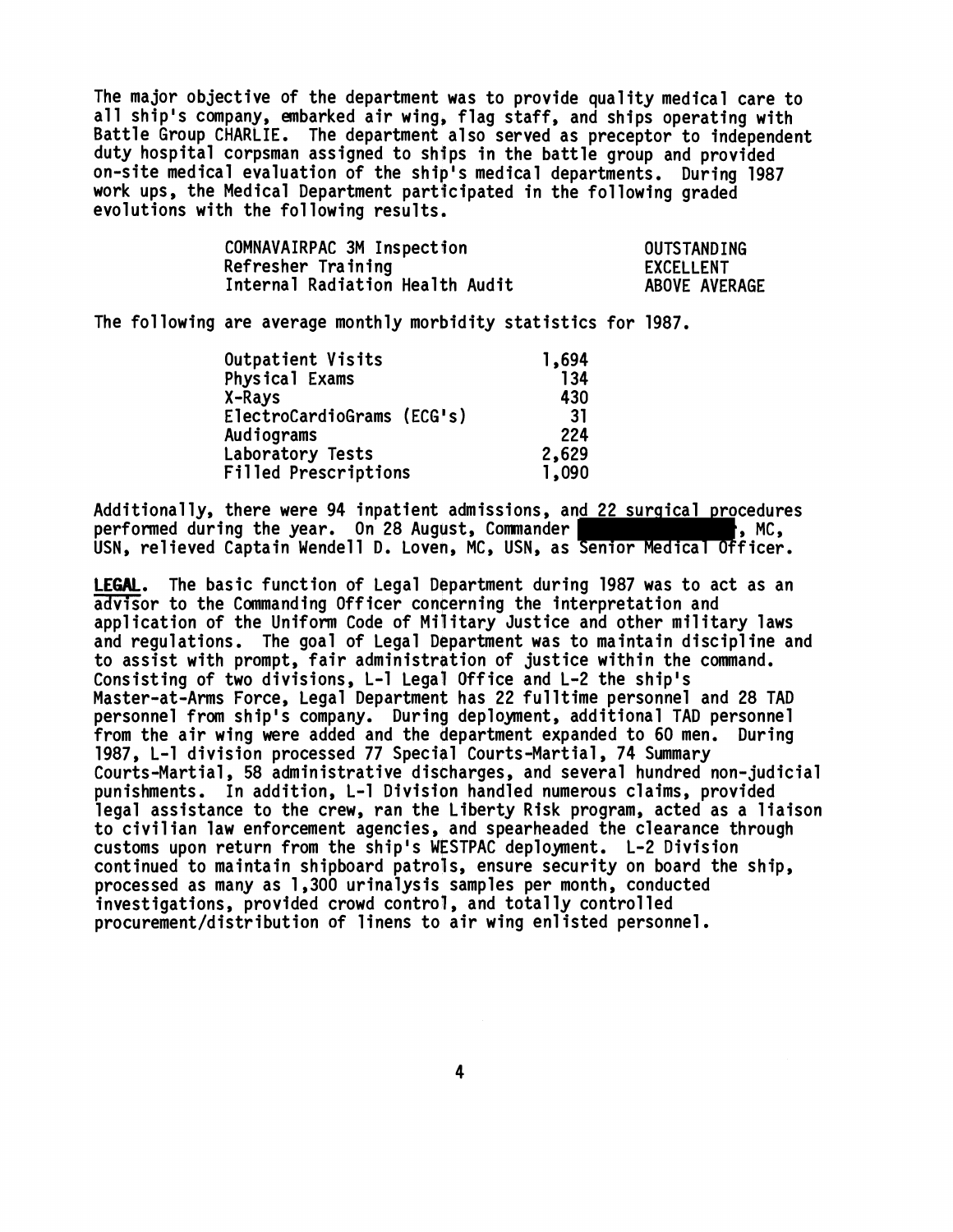## **Weapons Department.**

| <b>Weapons Department.</b>                                                                                   |                                                                                                                                                                                                                                                                                                                                                                                                                                                                  |  |  |
|--------------------------------------------------------------------------------------------------------------|------------------------------------------------------------------------------------------------------------------------------------------------------------------------------------------------------------------------------------------------------------------------------------------------------------------------------------------------------------------------------------------------------------------------------------------------------------------|--|--|
|                                                                                                              | 1987 Weapons Department Evolutions                                                                                                                                                                                                                                                                                                                                                                                                                               |  |  |
| <b>DATE</b>                                                                                                  | EVOLUTION                                                                                                                                                                                                                                                                                                                                                                                                                                                        |  |  |
| 11-16JAN87                                                                                                   | Nuclear Technical Proficiency Inspection (NTPI)<br>Grade:<br>Satisfactory<br>Specific areas:<br>(a) Management/Administration (Acceptable)<br>(b) Tech Operations (Outstanding)<br>(c) Tools, test and tiedown (Outstanding)<br>(d) Handling equipment (Outstanding)<br>(e) Stowage and Maint Fac. (Outstanding)<br>(f) Security (Excellent)<br>(g) Safety (Outstanding)<br>(h) Supply support (Excellent)<br>(i) Personal Reliability Program (PRP) (Excellent) |  |  |
| <b>13JAN87</b><br>30 JAN-03FEB87<br>05FEB87<br>09FEB87<br>23MAR87<br>21-24APR87                              | (j) Logistic movement (Excellent)<br>OFFLOAD USS FLINT (66 lifts -- missiles))<br>OFFLOAD USS ROANOKE (1,622 lifts-5 days complete VERTREP)<br>COMPLETED WESTPAC/IO DEPLOYMENT<br>SPEC WPNS OFFLOAD, PIER 3, NAS ALAMEDA<br>DSRA BEGINS HUNTERS POINT (DRYDOCK)<br>PRE IMPLEMENTATION, AVIATION WARFARE SUPPORT EQUIPMENT<br>PROGRAM (AWSEP)                                                                                                                     |  |  |
| <b>04JUL87</b><br>05Ju187<br><b>06JUL87</b><br><b>29JUL87</b><br>03AUG87<br><b>12AUG87</b><br><b>17AUG87</b> | UNDOCK-TRANSIT TO ALAMEDA<br>MOORED ALAMEDA (SRA CONTINUES)<br>CVWR 30 FALLON DET<br>ONLOAD PIER 3, NAS ALAMEDA (127 lifts)<br>PRETRE (Training Readiness Evaluation)<br>ASSUMED RESPONSIBILITY FOR ALL EVOLUTIONS ON PIER 3<br>ONLOAD PIER 3, NAS ALAMEDA (55 lifts)                                                                                                                                                                                            |  |  |
| 18-19AUG87<br><b>25AUG87</b><br>26-28AUG87<br>04SEP87<br><b>15SEP87</b>                                      | <b>FAST CRUISE</b><br>ONLOAD/OFFLOAD PIER 3, NAS ALAMEDA (13 lifts-on/10 lifts-off)<br>SEA TRIALS<br>CLASS "C" AMMO ONLOAD PIER 3, NAS ALAMEDA (16 lifts)<br>3M INSPECTION                                                                                                                                                                                                                                                                                       |  |  |
| 18-24SEP87                                                                                                   | Grade: 94.5 percent<br>TRE (Training Readiness Evaluation)<br>Best CV FTG has seen in last 3 inspections                                                                                                                                                                                                                                                                                                                                                         |  |  |
| 21SEP87                                                                                                      | ONLOAD USS MOUNT HOOD (1,211 lifts)<br>183 lifts per hour CONCREP & VERTREP                                                                                                                                                                                                                                                                                                                                                                                      |  |  |
| 24-27SEP87<br>050CT-05N0V87                                                                                  | IN PORT SAN DIEGO<br>REFTRA (90 percent)<br>Grade: Satisfactory (Adj: Outstanding)                                                                                                                                                                                                                                                                                                                                                                               |  |  |
| <b>140CT87</b><br><b>150CT87</b><br>240CT87                                                                  | AWSEP IMPLEMENTATION<br>ONLOAD PIER 3, NAS ALAMEDA (14 lifts)<br>ANCHOR CORONADO, CA                                                                                                                                                                                                                                                                                                                                                                             |  |  |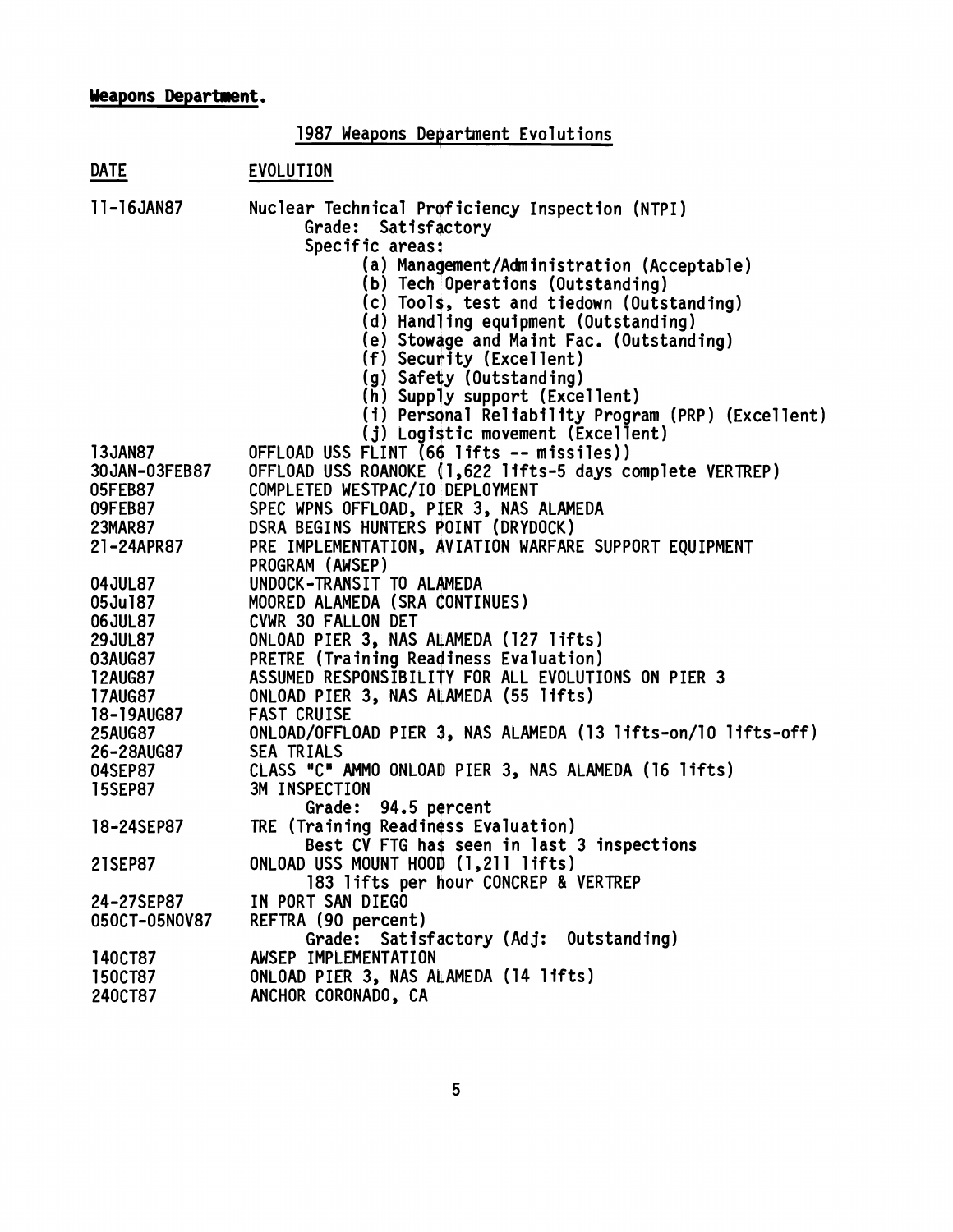| <b>11N0V87</b> | FLEET EVALUATION OF TACTICAL AIR LAUNCHED DECOY (11-30NOV)                    |
|----------------|-------------------------------------------------------------------------------|
| 16N0V87        | TORPEDO READINESS ASSESSMENT TEAM/WEAPONS SAFETY ASSIST TEAM<br>$(16-19 N0V)$ |
|                | Grade: Satisfactory (Adj: Outstanding)                                        |
| 20NOV87        | ONLOAD/OFFLOAD PIER 3 ALAMEDA (16 lifts-on/3 lifts-off)                       |
| 30N0V87        | CVW-15 FALLON DET (30NOV-18DEC)                                               |
| 04DEC87        | EVALUATION/REVISION WEAPONS SYSTEM LOADING MANUAL (4-10DEC)                   |
| 07DEC87        | ONLOAD USS PYRO (229 lifts)                                                   |
| 07DEC87        | FLEET EVALUATION BIG EYE (7-17DEC)                                            |
|                | Weapons support provided in assembly, stowage and handling                    |
| 21DEC87        | ONLOAD PIER 3 ALAMEDA (30 lifts)                                              |

# **Safety Deparlment.**

# CARL VINSON CY87 MISHAPS

| Safety Department. |              |                                                                                                                                                                                                                                                                                                                                                                                                   |  |
|--------------------|--------------|---------------------------------------------------------------------------------------------------------------------------------------------------------------------------------------------------------------------------------------------------------------------------------------------------------------------------------------------------------------------------------------------------|--|
|                    |              | CARL VINSON CY87 MISHAPS                                                                                                                                                                                                                                                                                                                                                                          |  |
| <b>DATE</b>        | UNIT         | CLASS/TYPE MISHAP/TYPE AIRCRAFT                                                                                                                                                                                                                                                                                                                                                                   |  |
| <b>23JAN87</b>     | <b>VA-97</b> | Class B Flight Mishap, A-7E<br>A-7E right main landing gear collapsed during day Case III<br>landing. Fuselage and right wing impacted the landing                                                                                                                                                                                                                                                |  |
| <b>28JAN87</b>     | $VF-51$      | area.<br>Class C Ground Mishap, F-14A<br>After removing chocks and chains, while awaiting respot<br>with tow tractor and tow bar attached, aircraft brake<br>accumulator was insufficiently charged to provide braking<br>action. Significant rolling movement of the deck caused<br>aircraft to lose control, sliding into the port<br>catwalk/LSO stand, with tractor still attached.<br>Damage |  |
| 20SEP87            | $VF-111$     | only to drop tank and tire.<br>Class A Flight Mishap, F-14A<br>During night arrested landing, number four arresting<br>engine purchase cable parted, due to incorrect manual<br>rereeve. Aircraft lost at sea. Aircrew ejected<br>successfully as aircraft departed the landing area up the                                                                                                       |  |
| <b>23SEP87</b>     | $VA-52$      | angle deck.<br>Class A Flight Mishap, A-6E<br>During night flyoff from CVN-70, pilot became<br>incapacitated due to hypoxia caused by canopy not being<br>sealed. Bombardier/Navigator ejected after efforts to<br>arouse pilot failed. Aircraft and pilot lost at sea near<br>Santa Catalina Island.                                                                                             |  |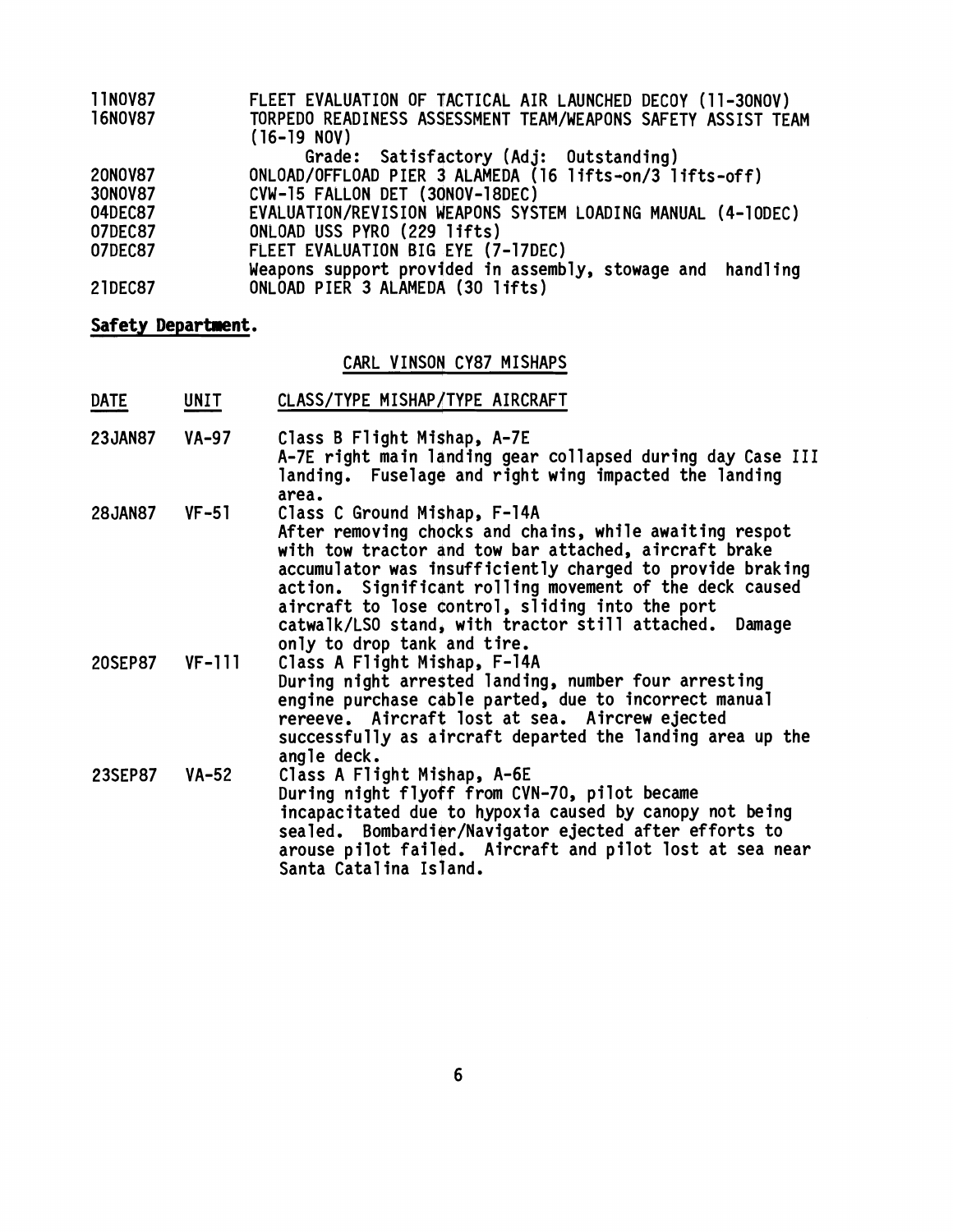Administrative Department. The Administrative Department underwent the CINCPACFLT Postal Inspection on 15 April with a grade of SATISFACTORY (adjective grade received during that inspection was OUTSTANDING). The department also received a grade of SATISFACTORY from COMNAVAIRPAC for the Special Services Inspection conducted during June. COMNAVAIRPAC conducted a Ship's Brig Inspection on 13 July 198P and awarded an overall grade of OUTSTANDI NG .

**Awards.** CARL VINSON and Battle Group CHARLIE received the Meritorious Unit Commendation while deployed to the Northern Pacific from 16 January 1987 to 2 February 1987 in support of KERNEL POTLATCH 87-1 and special Anti-Air Warfare/Antisubmarine Warfare operations in the Bering Sea and in an Aleutian Island haven.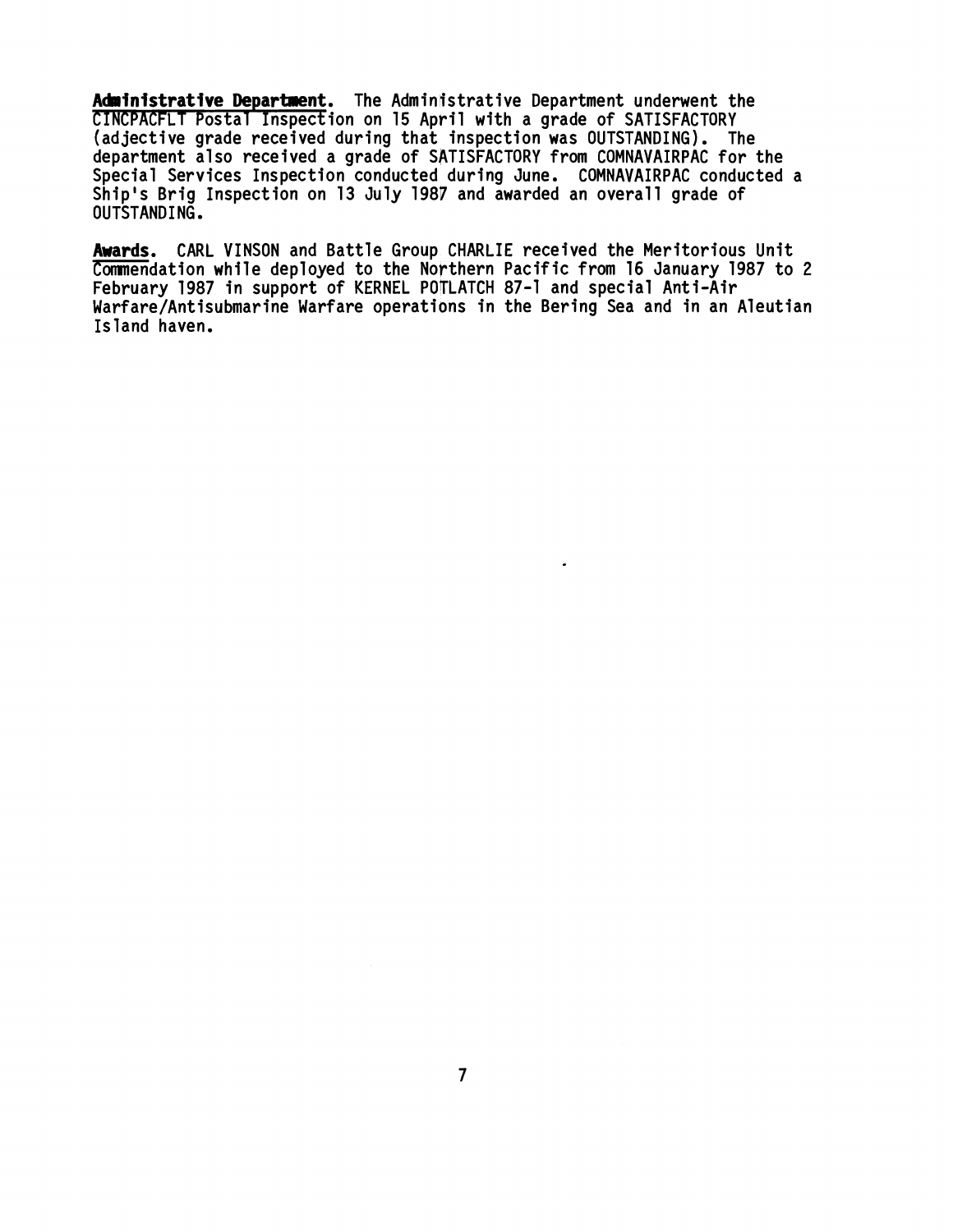## **THE SECRETARY OF THE NAVY**





The Secretary of the Navy takes pleasure in presenting the MERITORIOUS UNIT COMMENDATION to

> BATTLE GROUP CHARLIE **NORTHERN PACIFIC GROUP**

for service as set forth in the following

CITATION:

For meritorious service during extreme cold weather operation8 in the Northern Pacific from 16 January 1987 to 2 February 1987 enroute to and in support of KERNEL POTLATCH e rebruary 1987 enroute to and in support or KERNEL POTLATCH<br>87-1 and special Anti-Air Warfare/Antisubmarine Warfare operations in the Bering Sea and in an Aleutian Island haven. During this period, Battle Group CHARLIE, Northern Pacific Group successfully demonstrated that crucial fleet operations could be continuously conducted in these vital northern latitudes despite environmentally arduous conditions. Battle Group CHARLIE maintained aroma the clock early warning reconnaissance and fighter cover under harsh environmental conditions and simultaneously supported an amphibious assault with successive power projection strikes ashore and close air support sorties. In the midst of heightened and continued Soviet air reconnaissance, this exercise was as severe a test of true combat readiness as any carrier battle group had ever encountered, Both seamanship and airmanship were tested yet safely conducted amidst blinding snow storms, freezing temperatures, and twenty-foot seas. In addition, Battle Group CHARLIE was charged with the tactical development and evaluation of carrier and escort safe haven operations against<br>air and submarine attack in restricted waters. The success of these Northern Pacific operations demonstrated the tremendous ability, careful preparation, and flawless execution by the staffs, ships, and squadrons involved, and their capability to operate and maintain a strong naval presence in the strategically important Bering Sea and Aleutian Island area. By their continuous display of professionalism, determination, courage, and total devotion to duty, the officer8 and enlisted personnel of Battle Group CHARLIE, Northern Pacific Group and participating units reflected credit upon themselves and upheld the highest traditions of the United States Naval Service.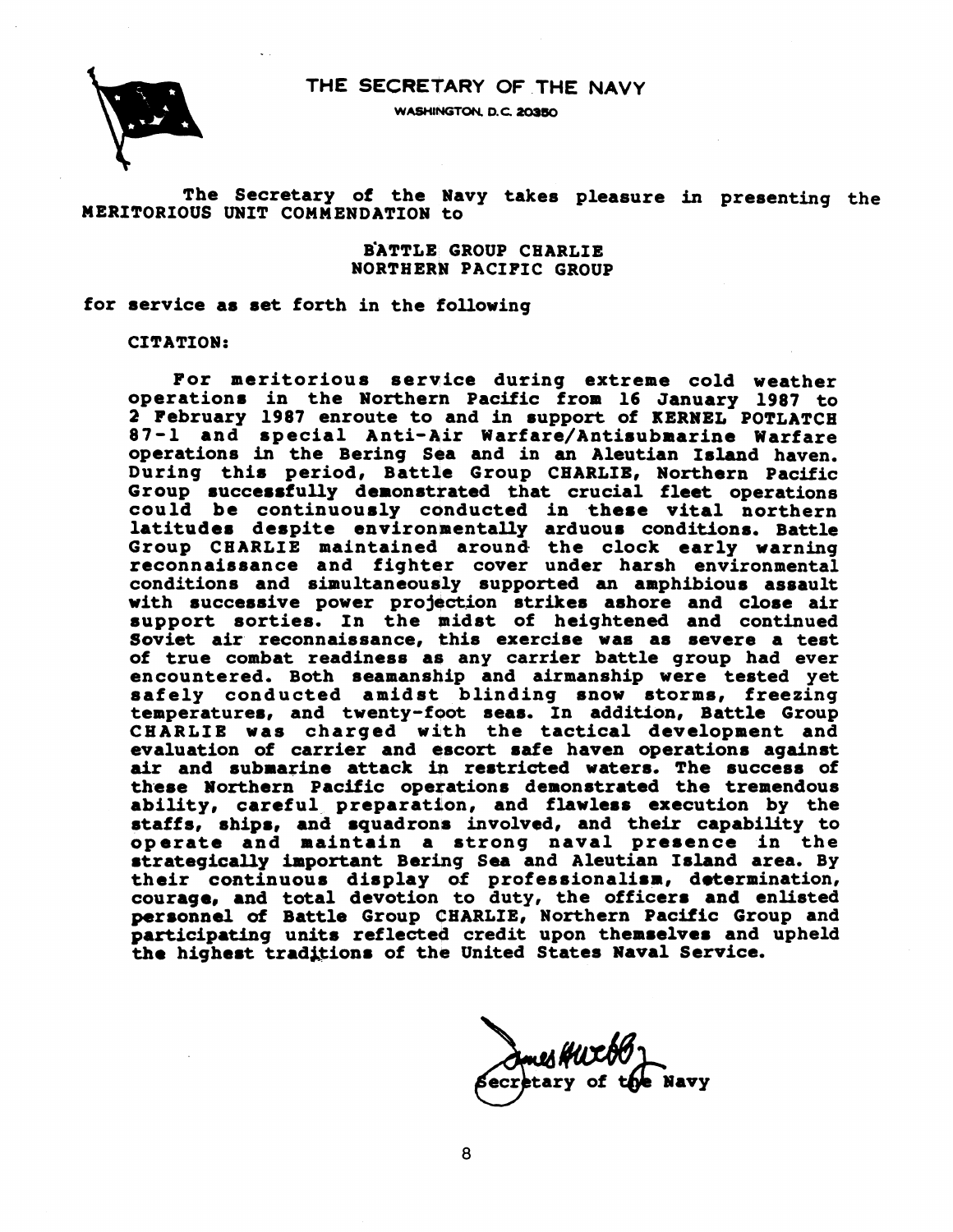## **1987 RETENTION STATISTICS**

USS CARL VINSON had an aggressive, well-trained and well-organized Retention **Team. Ensuring training levels within the command remain at the highest level, a monthly Career Information** & **Counsel ing Program for a1 1 Department and Divisional Career Counselors was held onboard. The command had 18 Department Career Counselors and 112 Division Career Counselors. This provides one counselor for every 26 men.** 

|             | Eligible | Ineligible | Reenlisted | Gross % | NEY %      |
|-------------|----------|------------|------------|---------|------------|
| First Term  | 431      | 66         | 144        | 29%     | 33%        |
| Second Term | 71       | 02         | 36         | 49%     | 51%        |
| Career      | 97       | 00         | 73         | 75%     | <u>75%</u> |
| Total       | 599      | 68         | 253        | 38%     | 42%        |

**Encl: (5)**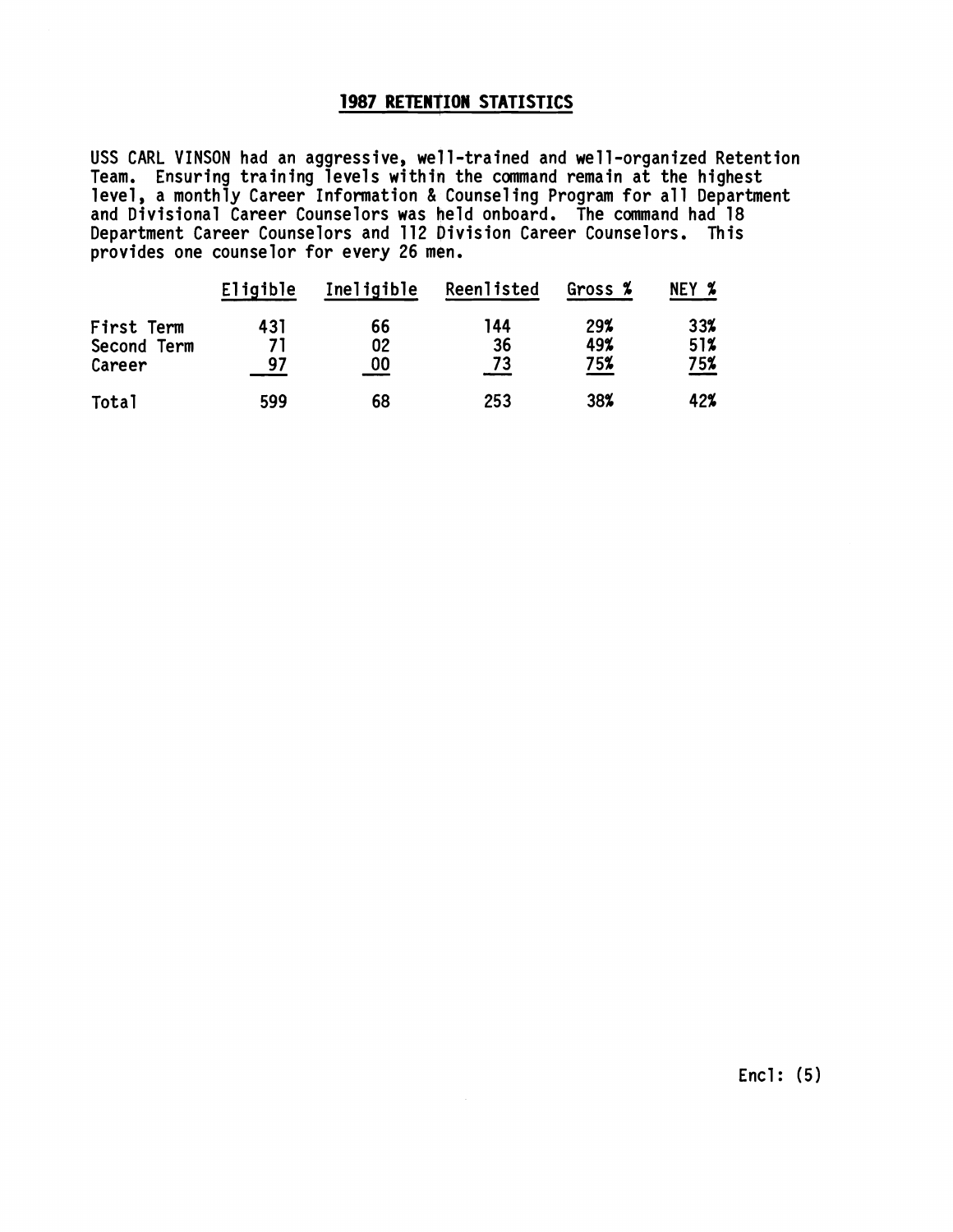### 1987 DISTINGUISHED VISITORS AND MEDIA VISITS AT SEA

- **9-12 JAN**  Mr. Robbie Shaw, a free-lance photographer working for Jane's **Fighting Ships onboard ta prepare photo article.**
- **10 JAN**  - **5 FEB Singaporean officials, including Dr. Yeo Ning Hong, Second**  Minister of Defense; Mr. Peter Higgins, Charge d'Affaires, Singapore; Mr. Winston Choo, Chief of General Staff; COL James **Leo, Commander, Republic of Singapore Navy; and COL Michael Teo, Commander, Republic of Singapore Air Force from Singapore for daylight visit.**
- **Deputy Mayor James Lazarus, San Francisco; RADM R. Toney, COMNAVBASE San Francisco; LT , RADM Toney's aide; RADM Jim Grealish, USN, (RET); Mr. Gene Gartland, Director, Port of San Francisco; Mr. Emnet Condon, Fire Chief, San Francisco; Mr. Walter**  Gloistein, Principal, Westmoor High School, Daly City, CA; Mr. **John Giblin, President Odkland Navy League; Six media representatives; one member of the en1 isted wives' club and five members of San Francisco's USS Carl Vinson Comnittee for daylight visit during homecoming.**
- **18-20 SEP Mr. Kevin OIBrien, law film of Thelen, Marrin, Johnson and Bridges; Mr. James Hendriick, law firm of Thelen, Marrin, Johnson and Bridges; and Mr. Robqrt Blum, law firm of Thelen, Marrin, Johnson and Bridges onboard for DV visit.**
- **19-20 SEP Mr. John Doughty, Jr., technical illustrator; Mr. Fred Applegate, president of Nicholas Applegate Technical Management; Mr. Arthur Nicholas, COB Nicholas Applegate Technical Management; Mr. John Miolttel, Jr., president, COB of Miottel Investment; Mr. Cy Oberg, vice president of Chemtranics; and Mr. James Legler, vice president of Chemtronics onboard for DV visit.**
- **20-21 SEP Mr. Richard Stan Jones, Rockwell International** ; **Lt. Campbell, NAVINFO West; Mr. Gary Schoms, Deputy Attorney General for San Diego County; Mr. Richard Chambers, Burbank Pol ice Department and Mr. Fred Lachman, Easterday Supply Co onboard for DV visit.**
- **20-22 SEP Mr. Charles Sailor, CEO of Western Be1 <sup>1</sup>**; **Mr. Michael Dow, president of Western Bell; Mr. Robert Sailor, vice president of Western Bell and Mr. Stanley Smith, architectural firm of Daniel, Mann, Johnson and Mendenhall onboard for DV visit.**
- **21-22 SEP**  Mr. George Newman, Grumman Aircraft; Mr. Robert Fischer, Grumman **Aircraft; Mr. Richard Ridcardone, Grumman Aircraft; Mr. Theophi 10s Tartas; Grumman Aircraft; Capt. James McClure, USNR, CNAP PA0 onboard to produce Grumman Aviation film**

**Encl: (6)**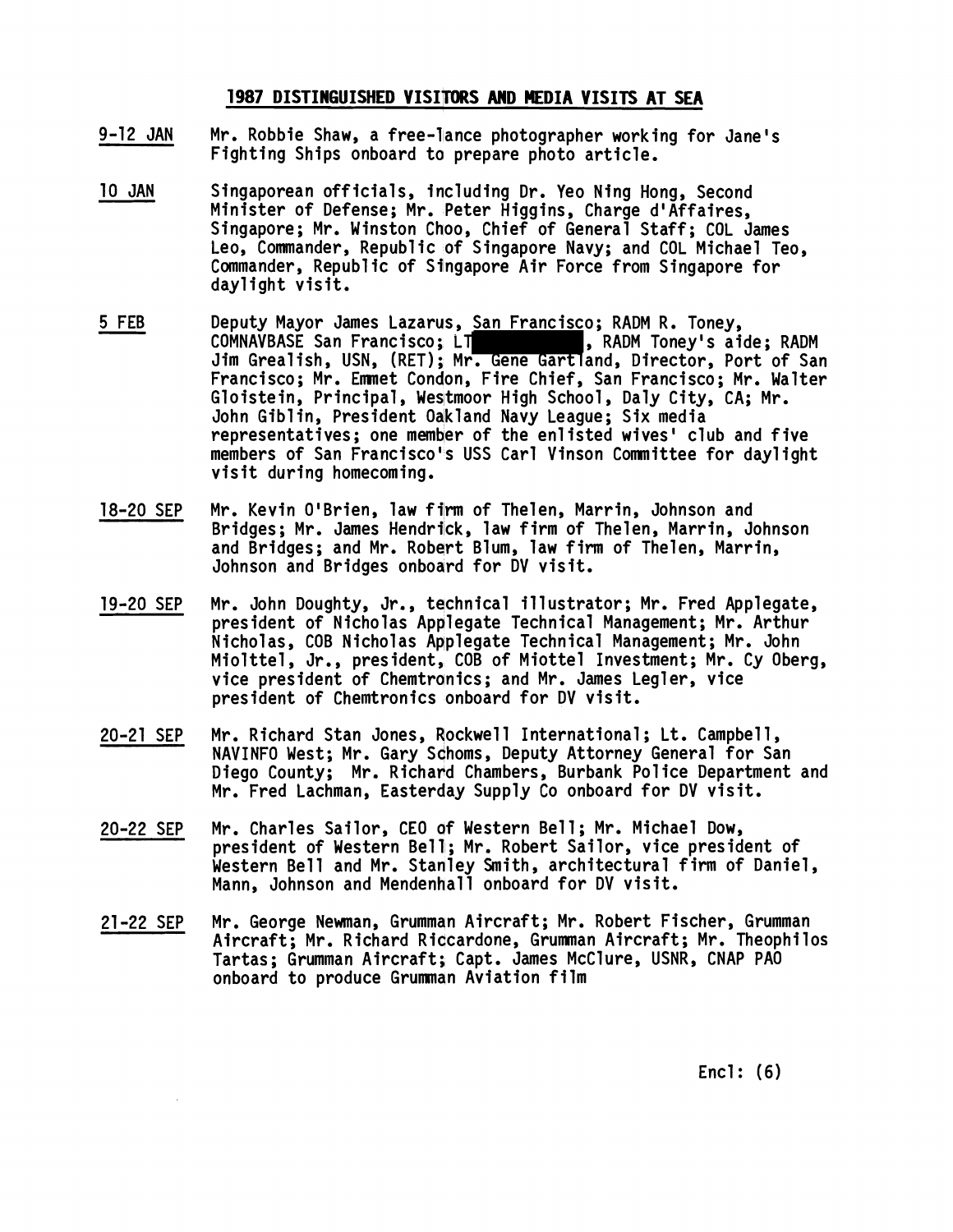- 22-24 SEP Mr. Robert Podesta, owner of Bellevue Place Associates; Mr. Peter Gilcrest, Lockheed; Mr. Michael Murrey, Lockheed; Mr. Vernon Simmons, former State Department, Middle East; Mr. Donald Sherman, Cobra MFG Co.; and Mr. Donald Swanson, D.S. Racing Ent onboard for DV visit.
- 2-4 OCT Mr. Edward Phipps, Chief, S.F. Fire Department; Mr. Frank Jordan, Chief, S.F. Police Department; Master Thomas Jordan; Mr. Roy Robson, McDonnell Douglas; Mr. Bill Laingen, McDonnell Douglas; Mr. Steve Cooper, McDonnell Douglas; Mr. Michael Clemensen, McDonnell Douglas; Mr. Steven Morloch, McDonnell Douglas; and Mr. David Huzilla, McDonnell Douglas onboard for DV visit.
- 4-5 OCT Mr. Ned Dermody, news director KMA radio, Minot, North Dakota; Mr. Charles Morris, program director KMA radio; Mr. Peter Schabarum, COB of supervisor county of Los Angeles; Mr. Bill Crowe, deputy board of supervisors county of Los Angeles; Mr. Bob Schmit, executive director Armed Forces YMCA; and the Honorable John Singleton, Chief U.S. District Judge Southern District of Texas onboard for DV visit.
- 4-6 OCT Prof. Frederick Hartmann, Naval War College, Newport R.I., onboard for DV visit.
- 5-6 OCT Mr. Richard Schaden, law firm of Schaden, Heldon and Lampert; 30 Air Force test pilots; Mr. Antonio Marques, Global Television; Mr. Luis Fernando Pinto, Global Television; Mr. Paula 0, Global Television; Mr. Joe Craber, president of Galaxy Inc; Mr. Michael Frey, Lorimar Productions onboard for DV visit.
- 6-7 OCT Mr. Norman Devilbiss, Utility Public Affairs, Southern California Edison Co.; Mr. Allen Boerner, President Cambio Investment; Mr. David Criswell, executive director Consortium on Space Automation and Robotics onboard for DV visit.
- 6-8 OCT Mr. Bob Lawson, Hook Magazine onboard for production of article.
- 7-8 OCT Mr. Will iam Moore, COB/COE Recognition Equipment Inc; Mr. Dennis Schmucker, American Home Mortgage Co.; Mr. Ken Stimeling, Aerospace Historical Center onboard for DV visit.
- 7-10 OCT Mr. James O'Gorman, NBC News, New York; Mr. William Shannahan, senior partner, law firm; Mr. James Griffin, Navy League; and Master Robert Mondavi onboard for DV visit.
- 8-10 OCT Mr. Michael Mondavi, owner, Mondavi Vineyards onboard for DV visit.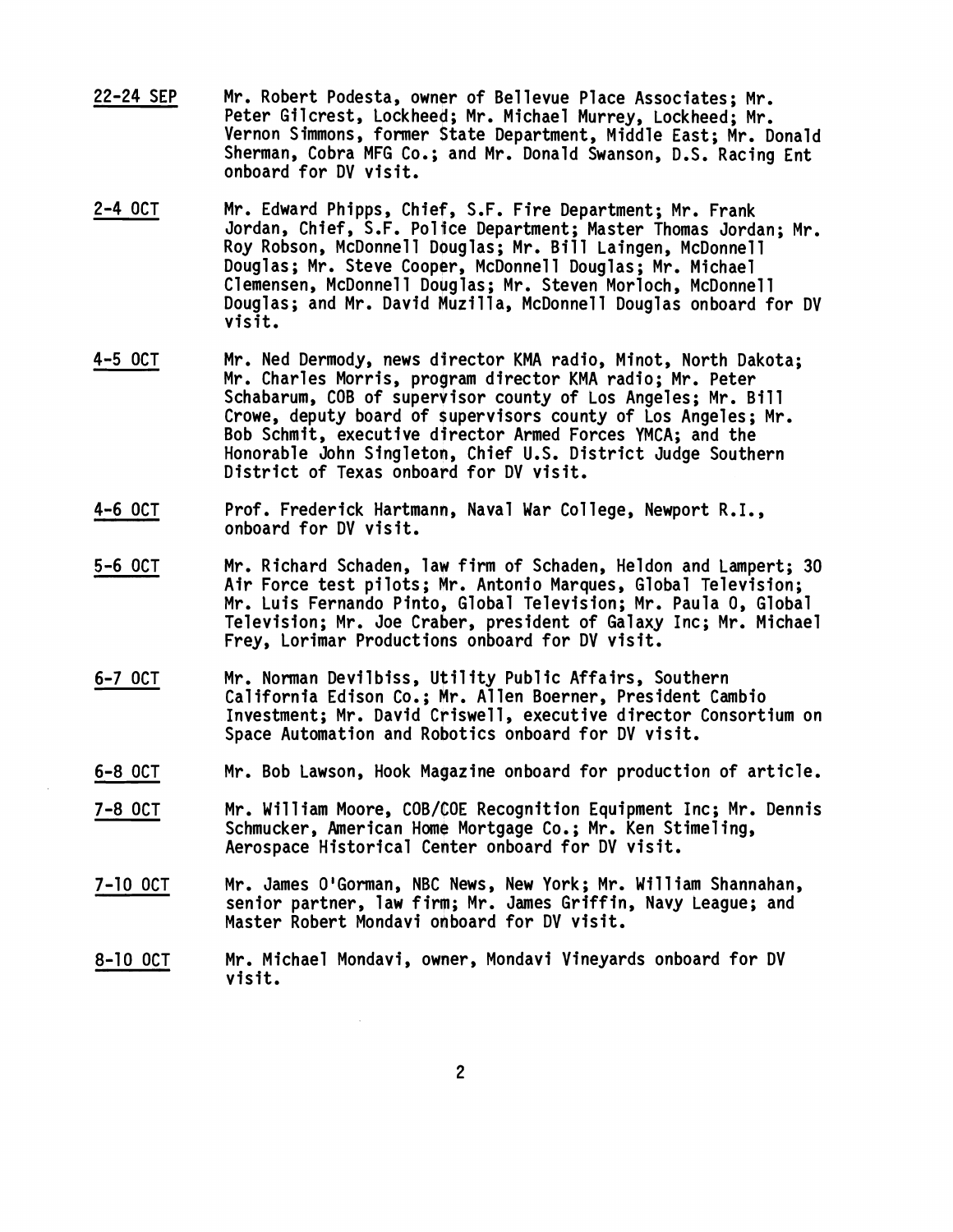- 31-1 NOV Ms. Barbara Starr, Defense News onboard for production of article; Mr. B.D. Holt, COB B.D. Holt Co.; Mr. Lester Colbert, Jr., Xidex Corp.; Mr. Edward McCann, Eberstadt Flemming Inc.; Mr. Thomas Kiernan, O'Brien, Kiernan Investment Co.; Mr. William Elliott, 111, president of Elliott Real Estate; Mr. Fred Turner, Chairman of McDonald's Corp.; and Dr. Robert Marks, Dental Surgeon onboard for DV visit.
- 1-2 NOV Mr. Paul Zero, Globo TV (Brazil); Mr. Luis Fernando Silva Pinta, Globo TV; Mr. Antonio Marques, Globo TV; Ms. Karen Kasmauski, National Geographic; Mr. Bill Douthitt, National Geographic; Mr. Bruce Scollin, Fred James & Co. Insurance Brokerage onboard for DV visit.
- 2-3 NOV Ms. Eloise Ogden, Minot Daily News; Mr. Clarke Brown, KSON<br>radio; Mr. Howard Dudley, Owner of Technical Chemical Co.; Mr.<br>Peuidiliai David Willden, Auto Rental & Taxi; Mr. Harry Pravorne, Specialized Insurance Agencies; and Mr. James Burton, owner of Burton Investments onboard for DV visit.
- 7-8 DEC Dr. Patrick Carter, Mr. Robert Wilhelm, Mr. Joe Haggarty; Mr. Chris Ziebold, Mr. Thomas Kublic, Mr. Kevin Flynn, Mr. Curt Dalguard; McDonald Air film crew onboard to cover F/A-18.
- 9-10 DEC Mr. Steve Coontz; Media onboard for preproduction of "Flight of the Intruder."
- <u>9 10 DEC</u><br>9 10 DEC<br>9 DEC Mr. Rase Phomsett; Media onboard for phot feature production. Mr. Richard Fromne, Mr. Joseph Lanza, Mr. Frank Harmon, Mr. Ralph Sirek onboard for DV visit.
- 10 DEC Dr. Allen Olinger onboard for DV visit.
- 11 DEC Two KTLA Reporters, Media onboard for video story; Mr. James Kelly onboard for DV visit.
- 13 DEC Mr. Phil Lusenberry, Mr. Norman Campbell onbaord for DV visit.
- 13-15 DEC Mr. John King, Mr. Jay King, Mr. Gene Gartland onbaord for DV visit.
- 14-15 DEC Mr. John Kepics, Mr. Peter Priclard, Mr. Edward Potter, Ms. Patricia Murry onboard for DV visit.
- 15-16 DEC Mr. Scott Timnons; Mr. Gary Feinstein; Mr. Roy Enders, Media; Mr. Mervin Morris; Mr. John Moore; Mr. Robert Adair; Mr. Doug Short; and Master Craig Short onboard for DV visit.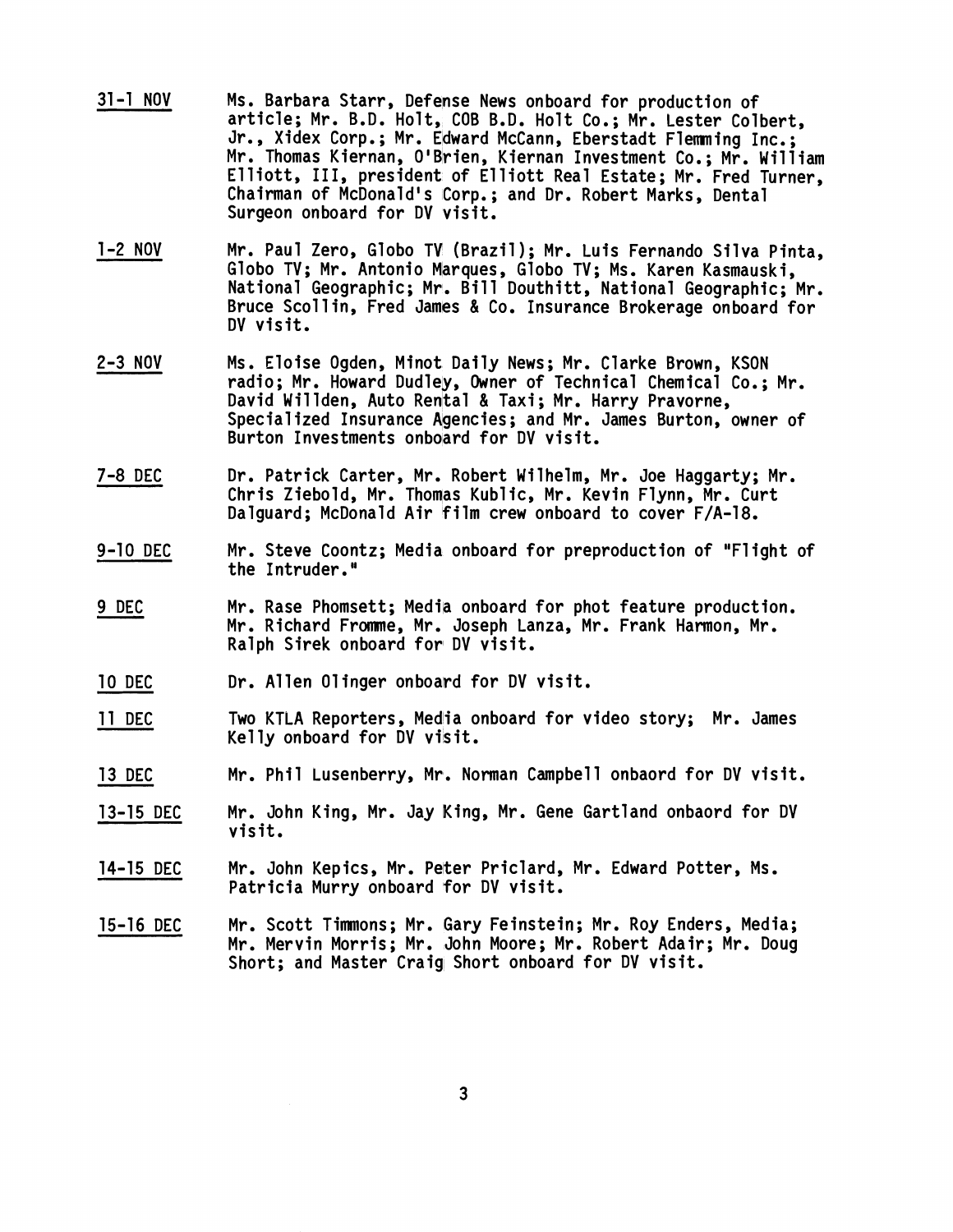#### **1987 DISTINGUISHED VISITORS AND HEDIA VISITS IN PORT**

- **24 FEB**  24 FEB<br>26 FEB<br>6 MAR **30 students and five adqlts from the combined 5th/6th grade class from the Cherry Chase Elementary School on board for tour.**
- **26 FEB Thirty members of NJROTC unit from Shelton, Wash., on board for tour.**
- Jerry Garcia and the Grateful Dead, on board to give a daylight **concert in Hangar Bay Two.**
- **07 MAR 2,000 members of the Sav Francisco Council of Girl Scouts of America visited the ship for a ceremony and photo opportunity commemorating their 75th anniversary.**
- **08 MAR Mr. Joel Neuberg and his family from Sebastopol, Calif., on board for tour.**
- **15 MAR**  Mrs. Mary L. Capell and eight Second Grade Cub Scouts from St. **Patrick Is School, Corte Madera, Calif., onbaord for tour.**
- **22 MAR**  22 Delayed Entry Program personnel from Naval Recruiting **Station, Modesto, Calif,, for tour.**
- **06 SEP**  100 members of the University of California at Berkeley **Engineering Alumni Society, Berkeley, Calif., on board for tour.**
- **10 SEP 35 U.S. Air Force officers on board for tour.**
- **11 SEP Dr. Carleen Roberts, PhD, and nine others from the University of California at Berkeley for a tour.**
- **11 SEP 60 boys from the Hanna boys Center in Sonoma County, Calif., on board for lunch and a tour of the ship.**
- **12 SEP 20 members of the American Academy of Family Physicians and their spouses on board for a tour.**
- **13 SEP 80 members of the San Antonio Youth Project, Oakland, Calif., on board for a tour**
- **17 SEP 18 NATO Youth Exchange students on board for a tour.**
- **18 SEP Mr. Kevin OIBrien, Mr. James Hendrick and Mr. Robert Blum onboard for tour.**
- **21 SEP 500 military and civilian representatives of federal agencies in the San Francisco Bay Area on board to attend a kick-off ceremony and luncheon for the Combined Federal Campaign.**

**Encl (7)**